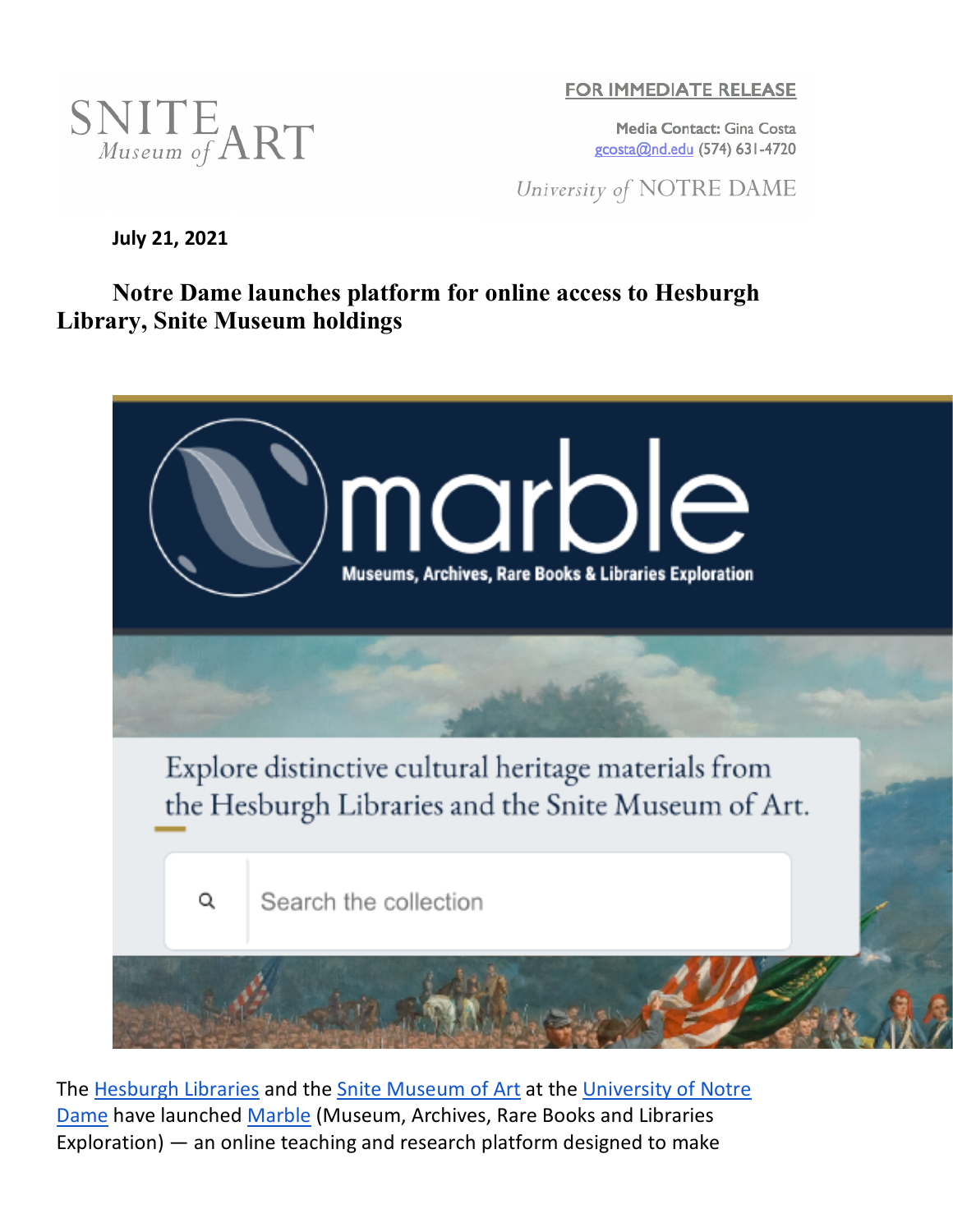distinctive cultural heritage collections from across the University accessible through a single portal.

The development of Marble was made possible, in part, by a three-and-one-halfyear grant from The Andrew W. Mellon Foundation to create an open-access, unified software solution that would enable universities to access museum and library holdings through a single online platform.

University libraries, archives and museums nationwide have been digitizing collections for well over a decade and have long sought collaborative solutions that would enable their respective holdings to be easily discovered online and used for teaching and research. However, there have been many obstacles preventing efficient and expansive research across collections, including disparate technical systems, discipline-specific practices and descriptive metadata norms.

A cross-disciplinary team developed Marble to address this universal challenge and to help transform teaching and research at Notre Dame and other institutions facing similar needs.

"Thanks to the hard work of so many in the Hesburgh Libraries and Snite Museum of Art and the generosity of the Mellon Foundation, Notre Dame is transforming the way scholars on campus and around the world further knowledge and advance research," said Marie Lynn Miranda, the Charles and Jill Fischer Provost. "It's a wonderful privilege for Notre Dame to play a role in preserving these important cultural heritage collections and in making those collections easier to access, explore, and investigate."

The Snite Museum of Art, Rare Books & Special Collections and the University Archives have historically been independent gateways for faculty and students to engage with research collections, historical information and cultural objects. Users could access the physical collections at different locations and some item descriptions online, but few resources have been made available as digital surrogates, let alone through a single web platform.

In this unified discovery space, users now have open access to a selection of digitized cultural heritage collections that were once inaccessible. While these digitized materials are only a fraction of the University's holdings, crossinstitutional teams will collaborate to add new items regularly.

"The museum is grateful to be a part of this research partnership and the initial phase of the Marble project," said Joseph Antenucci Becherer, director of the Snite Museum. "Offering the academy, and all users, access to our collections is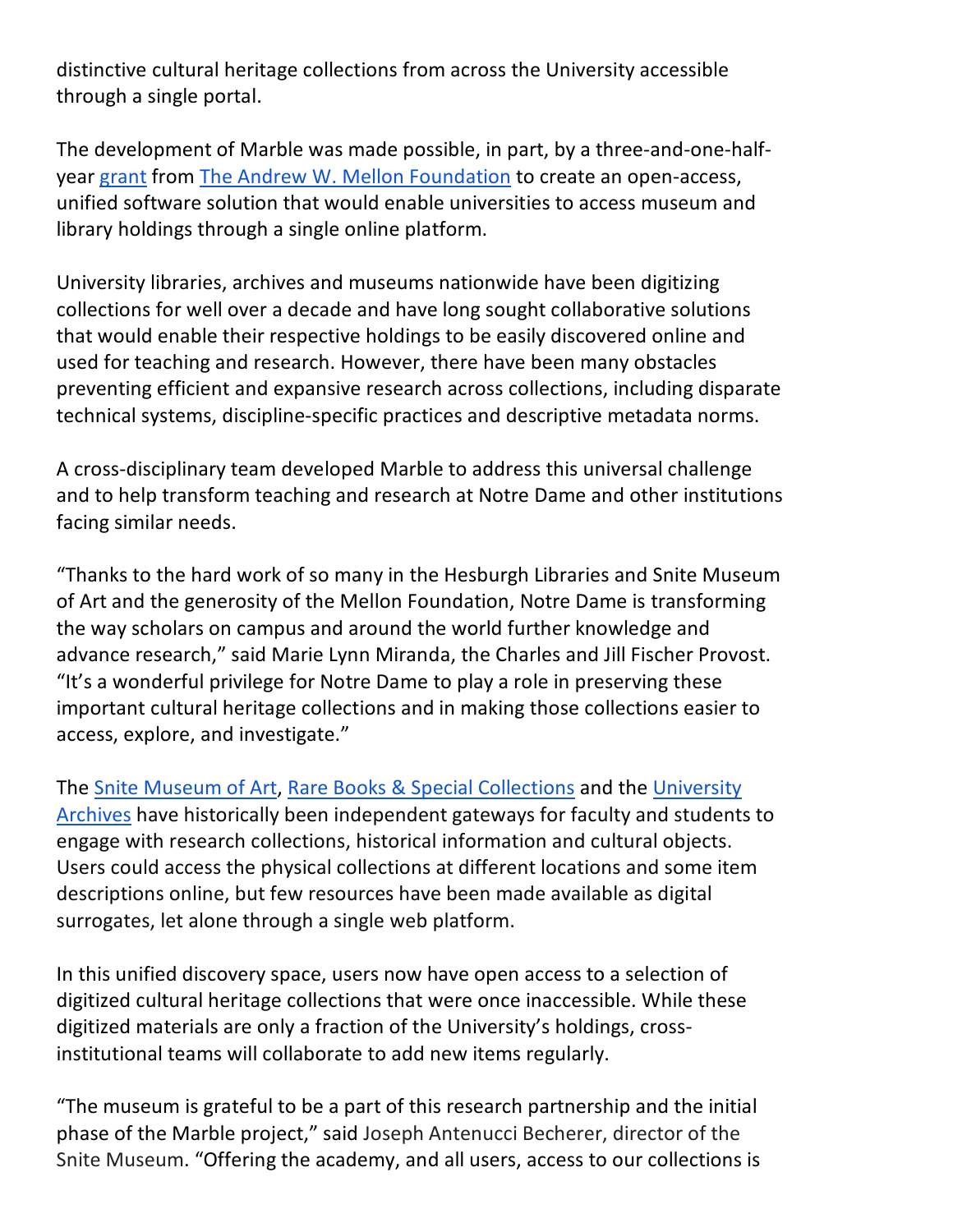deeply meaningful and useful in guiding the future of both research and teaching, not to mention pure enjoyment for even the more casual, curious user."

"Marble offers key features that fundamentally transform the way digital collections can be used for teaching and research," said Diane Parr Walker, the Edward H. Arnold University Librarian. "The museum and library collaboration and the grant outcomes will have a transformational impact on pedagogical access, scholarly engagement and research outcomes at Notre Dame."

Faculty, students and the general public can browse Marble and download select digitized materials from the Snite Museum of Art, Rare Books & Special Collections and the University Archives in a single platform — including books, manuscripts, sculptures, paintings, photographs, ephemera and more. Each item displays one or more images with descriptive information and linked metadata to view related or similar items.

At the heart of Marble is an open-source image sharing standard called IIIF, or the International Image Interoperability Framework. IIIF is a set of universal specifications that provides a standardized way of storing and displaying images. One of the benefits of using IIIF images is that they can be viewed alongside other IIIF-compliant images from institutions around the world. IIIF viewing features include zoom, rotation, color manipulation, comparable viewing and options for cross-institutional research.

The Portfolio tool turns members of the Notre Dame community into curators, allowing each person to create customized lists and collections of content. Users browse, search and easily save items of interest into portfolios for future viewing. Portfolios are versatile — they can be shared for teaching, used for course assignments or annotated for individual research. They can remain private for personal use or be shared with students, campus peers or the public.

"Marble's features are designed to facilitate primary resource discovery and streamline the research process. This platform allows for deep integration of the University's cultural heritage holdings — regardless of where they reside," said Mikala Narlock, digital collections strategy librarian. "We hope Marble will become an essential and indispensable platform for teaching and learning with digital collections at Notre Dame."

The University of Notre Dame shares the Mellon Foundation's commitment to advancing museum-library collaborations through freely available, scalable solutions.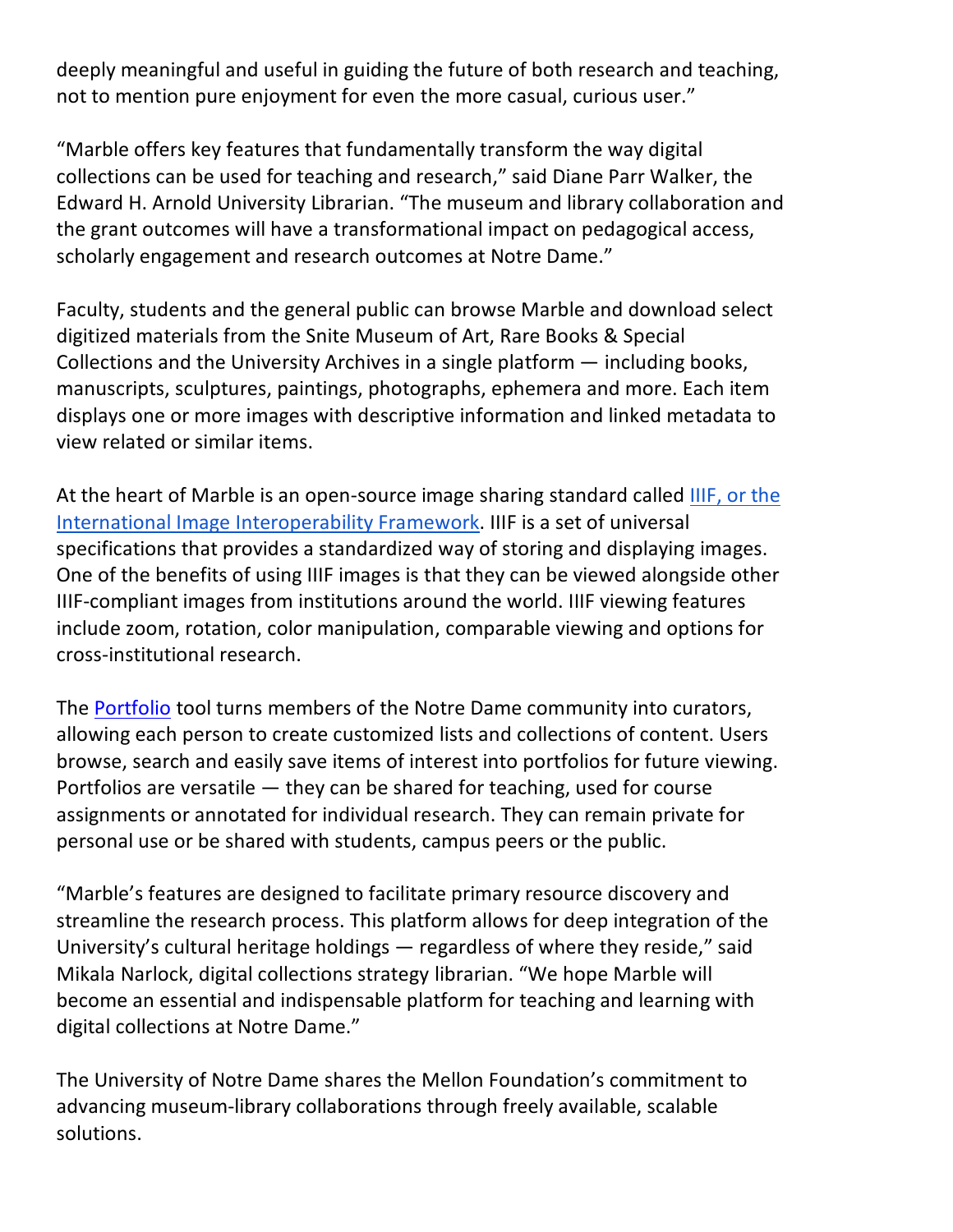The Marble software has been developed in the cloud, making it more scalable and less costly than software deployed on a local network infrastructure. It uses a harvest model to draw descriptive information from key source systems and features a shared administrative back-end to augment harvested data. This solution is possible due to a shared understanding of different descriptive terms.

In addition to a technical solution, the grant team facilitated critical social infrastructure conversations to optimize collection management and metadata workflows. The development roadmap will enable new features and continue to improve collaboration between libraries and museums.

The code for the Marble project was developed and will be maintained by the Hesburgh Libraries development team. The platform code is openly licensed under an Apache 2.0 license and available on GitHub. Project documentation, technical diagrams, collaborative processes and best practices are published on the Open Science Framework.

Online access to these selections of distinctive cultural heritage materials at Notre Dame is free and open to the public. Visit marble.nd.edu often to see new materials and featured portfolios published throughout the year.

Consultations and demonstrations for using Marble in teaching, research or general study are available by appointment. Contact Mikala Narlock, mnarlock@nd.edu, to arrange a time.

*Contact: Gina Costa, Snite Museum of Art, 574-631-4720, Gcosta@nd.edu; Tara O'Leary, Hesburgh Libraries, 574-631-1856, toleary2@nd.edu*

## **About The Snite Museum of Art at the University of Notre Dame**

Considered one of the finest university art museums in America, the Snite Museum has a permanent collection containing over 30,000 works representing many cultures and periods of world art history. Exceptional holdings include the Jack and Alfrieda Feddersen Collection of Rembrandt Etchings, the Noah L. and Muriel S. Butkin Collection of 19th-Century French Art, the John D. Reilly Collection of Old Master and 19th-Century Drawings, the Janos Scholz Collection of 19th-Century European Photographs, the Mr. and Mrs. Russell G. Ashbaugh Jr., Collection of Meštrović Sculpture and Drawings, the George Rickey Sculpture Archive, and the Virginia A. Marten Collection of 18th-Century Decorative Arts. Other collection strengths include Olmec and Mesoamerican art, 20th-century art, and Native American art.